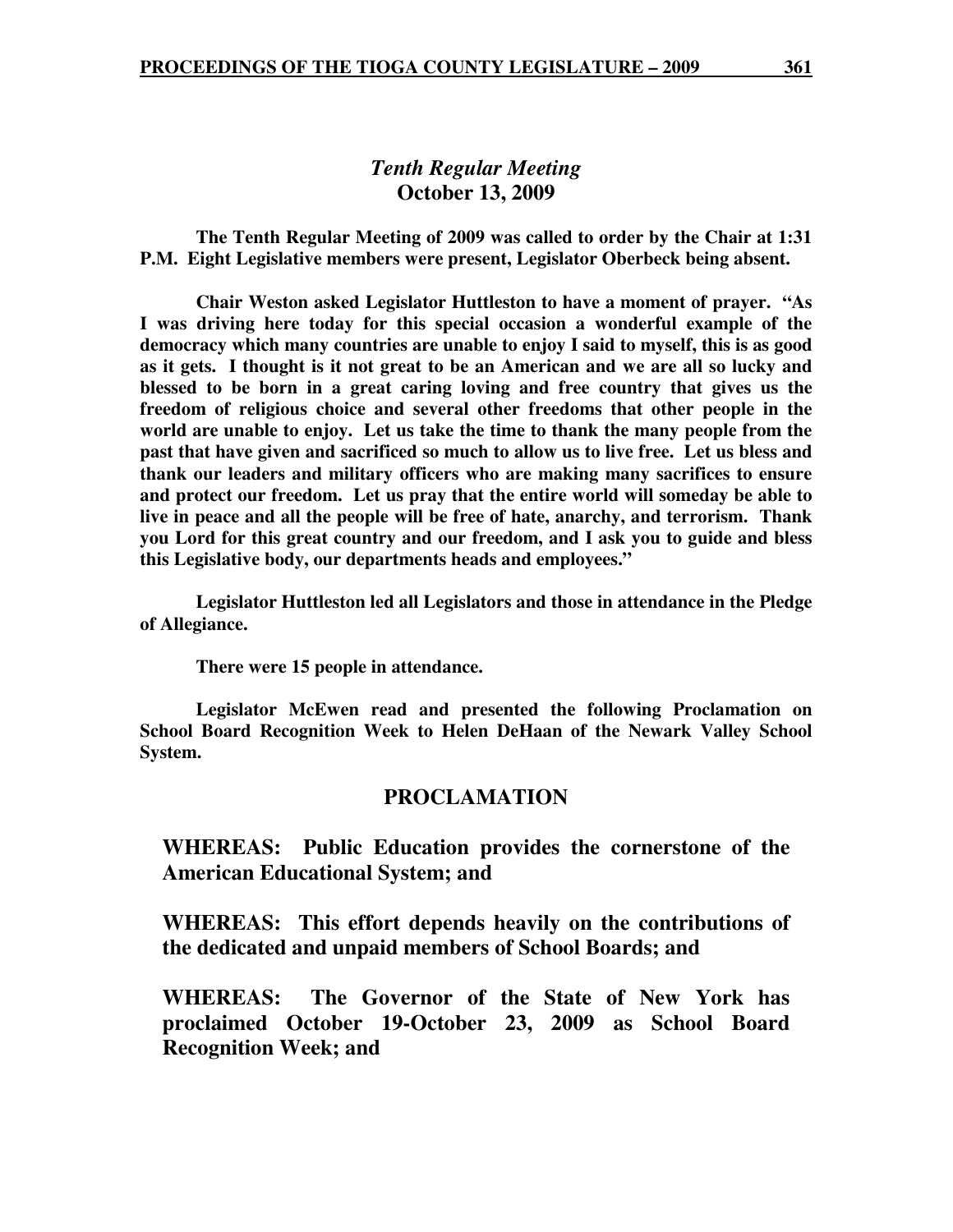**362 PROCEEDINGS OF THE TIOGA COUNTY LEGISLATURE - 2009**

**WHEREAS: The Tioga County Legislature recognizes the efforts of all members of Boards of Education; now therefore** 

**THE TIOGA COUNTY LEGISLATURE does hereby proclaim and designate October 19-October 23, 2009 as** 

# **SCHOOL BOARD RECOGNITION WEEK**

**in the County of Tioga, New York, and commend this observance to our citizens.** 

 **Helen DeHaan spoke. "On behalf of the School Board Members in Tioga County I would like to thank the Tioga County Legislature for recognizing the work that we do for all children in our County. I am so very proud to represent our colleagues in accepting this Proclamation, especially this year because I am reretiring from the education field and the Newark Valley Central School Board as of June 30, 2010. Thank you so very much for this opportunity to publicly thank you.** 

 **"As a side note how does one become a School Board Member. This is how I got drafted. As a side note I would like to express to you personally and to thank you for recognizing the Tioga County School Board Members. I appreciate that so much. In the fall of 1962 I began my teaching career in Canesteo, New York. I taught fifth grade there four years. Following a move back to Newark Valley I taught fifth grade one year at the Edward R. Eastman School in Berkshire. The following 30 years as a library media specialist in the Newark Valley Central School District I retired in 1997. I took a year off and the following May was elected to the Newark Valley School Board where I have been for the last 12 years.** 

 **"I took part in the class of 2006 Leadership Tioga, graduating class sponsored by the Tioga County Chamber of Commerce which provided opportunities to developing and enhancing leadership skills. I have reached the magic age which I will not share with you to re-retire to continue taking piano lessons and to take advantage of some musical opportunities. You know, learning always and always learning. You are never to old to do that as you all know very well. As the saying goes "once an educator always an educator". If you add those numbers up it is 47 years devoted to the education of children mostly in Tioga County.**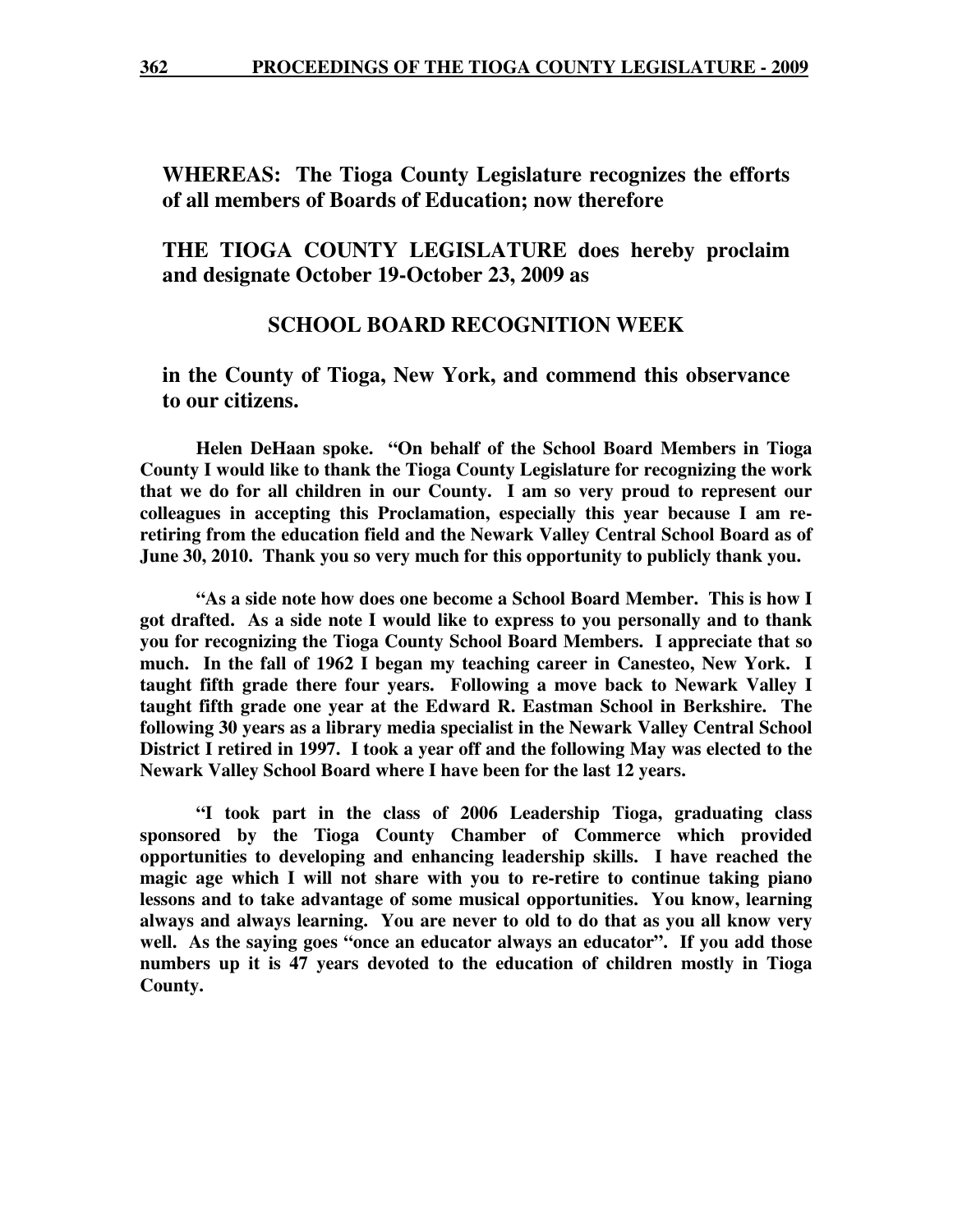**"I recently found out that my fourth grade teacher that I had in Newark Valley is now 102 as of September 4 and who was my favorite teacher and mentor was also an educator for 47 years. She has inspired me forever. I am sure she never thought that I would grow up to be a teacher and school board member as she remembers what I was like in fourth grade. We never know the effects of good teachers or school board members. I have sent her a copy of this so that she will know. Once again thank you for recognizing Tioga County School Board Members and their hard work in our great County."** 

 **Legislator Huttleston read and presented the following Proclamation on Tioga County United Way Month to Jill Hellenthal of the Department of Social Services.** 

#### **PROCLAMATION**

**WHEREAS: Tioga United Way continues to service the needs of the community through funding of 33 agencies within Tioga County, benefiting all segments of Tioga County's population; and** 

**WHEREAS: Without this support, these agencies would not be able to continue the support to our community; and** 

**WHEREAS: The goal for the 2010 United Way Campaign is \$365,000; and** 

**WHEREAS: The employees of the Tioga County Government represent a potentially substantial number of contributors for this campaign; and** 

**WHEREAS: The Tioga County Legislature supports the work of the Tioga United Way; now therefore** 

**THE TIOGA COUNTY LEGISLATURE does hereby proclaim and designate the month of October** 

#### **TIOGA COUNTY UNITED WAY MONTH**

**in the County of Tioga, New York, and call upon all of its employees and all members of the community at large to support this effort.** 

 **Legislator Huttleston spoke. "Fred Trzcinski which is the head of the United Way and he was up in Binghamton where all the shootings took place. He used to be the head person there and I was going to catch him someday and give him my United Way money. I put it off a little until he got through that thing, but anyway I have always supported and I think it is a good thing, and I think what is nice about**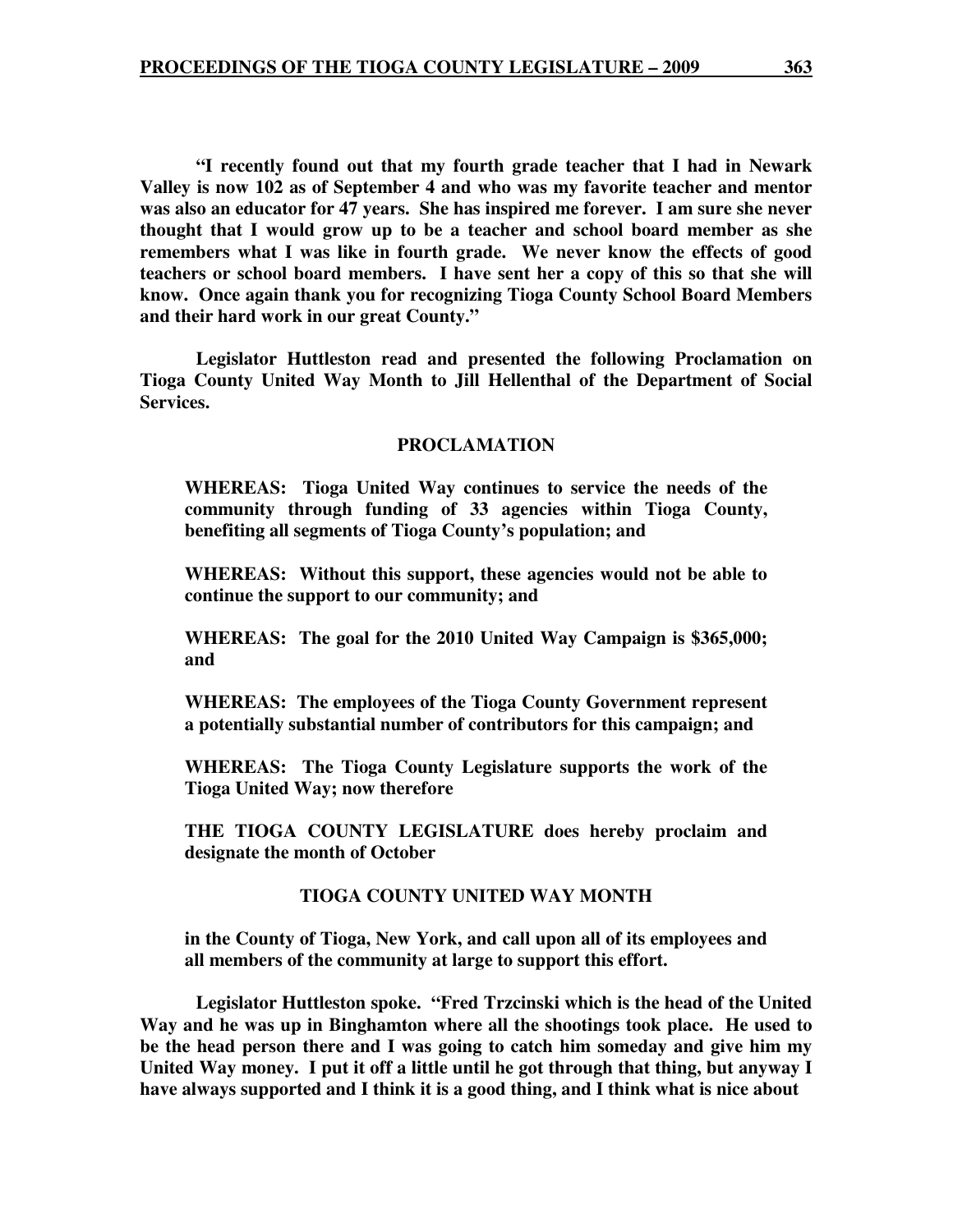**the United Way is when you get phone calls from all these people wanting money you can say I gave to the United Way and I only give to the Untied Way, and that shuts a lot of them off from all the telemarketers asking for money."** 

 **Jill Hellenthal spoke. "We want to thank the Legislature for supporting the United Way and thank you in giving our employees the opportunity to participate in some activities. We are really busy. We are getting geared up for it. Pledge cards are going out with paychecks this week and we are anticipating a good turnout, so thank you very much."** 

 **Legislator Sauerbrey read and presented the following Proclamation on Domestic Violence Awareness Month to Rose Garrity of A New Hope Center.** 

#### **PROCLAMATION**

**WHEREAS: Violence against women, children and men continues to be prevalent as a social problem related to the imbalance of power due to gender and age; and** 

**WHEREAS: The problems of domestic violence are not confined to any group or groups of people but cross all economic, racial, affectional preference and societal barriers and are supported by societal indifference; and** 

**WHEREAS: The crime of domestic violence violates an individual's privacy, dignity, security and humanity, due to systematic use of physical, emotional, sexual, psychological and economic control and/or abuse; and** 

**WHEREAS: The impact of domestic violence is wide ranging, directly affecting women, men, children and society as a whole, not only in physically and sexually damaging ways, but also in emotional, mental, and economic ways; and** 

**WHEREAS: It is battered women themselves along with many male allies who have been in the forefront of efforts to bring peace and equality to the home; and** 

**WHEREAS: The solutions to the problem of domestic violence lie primarily in each individual person's decision to model respectful behavior and confront sexist and oppressive behaviors and institutional biases, as a means of changing the cultural influences that support the use of violence against women, children and men; and** 

**WHEREAS: The Tioga County Legislature recognizes the important work done by domestic violence programs, particularly A New Hope Center; now therefore**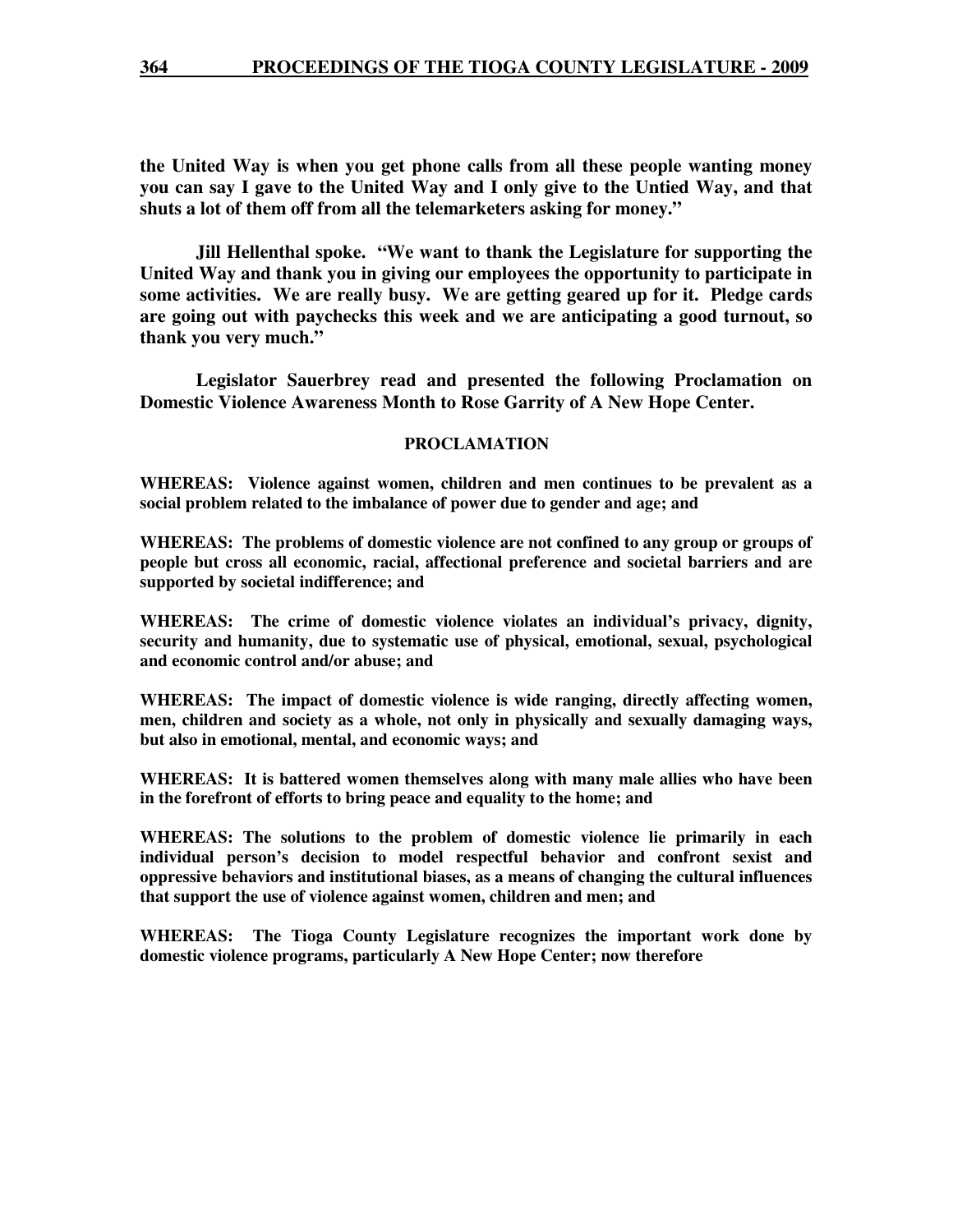**THE TIOGA COUNTY LEGISLATURE does hereby proclaim and designate the month of October, 2009 as** 

#### **DOMESTIC VIOLENCE AWARENESS MONTH**

**in the County of Tioga, New York, and urge all citizens to actively participate in the scheduled activities and programs sponsored by various organizations in Tioga County, especially A New Hope Center, to work toward the elimination of personal and institutional violence against women, children, and men.** 

 **Rose Garrity spoke. "Thank you so much. I want to affirm United Way too as I stand here. We are indeed a United Way Organization and we are in our twenty-fourth year of serving Tioga County. I have myself been doing this work for about 35 years and I cannot tell you how wonderful it is to work in Tioga County because this is a place where everybody is one another's allies and it has been a fabulous experience for me. I came here from Broome County and there is nothing wrong with Broome County, it just does not feel as good working there as it does down here because there really are a whole lot of teams of people who support one another and lift one another up, and do a lot to help each other and we have one of the oldest and most active coordinative community response networks right here in Tioga County that is chaired by our District Attorney, Gerald Keene.** 

**"You all deserve some applause and recognition for everything this County does to really address domestic violence in a coordinated fashion and I thank you all so very much, and I encourage you to come to our vigil tomorrow night at St. Paul's Church at 6:00 p.m. Gerald Keene and I believe Gail Barton is speaking, and we always have a good time at the vigil. It is a lovely event and we would love to see many of you there, as many of you as can fit in the Church, so come on over and thank you so much."** 

 **Mandy Nebenfuhr had privilege of the floor. "I am the CSEA Unit President and also a taxpayer in Tioga County. I would like to ask all of you as you are talking about layoffs to county employees to please remember that you are talking about people and their families, not just numbers. I also have to ask if anyone has looked at the contractual employees to see if these are services that the county can possibly take over. I would like to remind you that the chances of employees that get laid off ending up on assistance are extremely good. I know that times are hard and I really hope that you are looking at cuts that are not just to our employees."**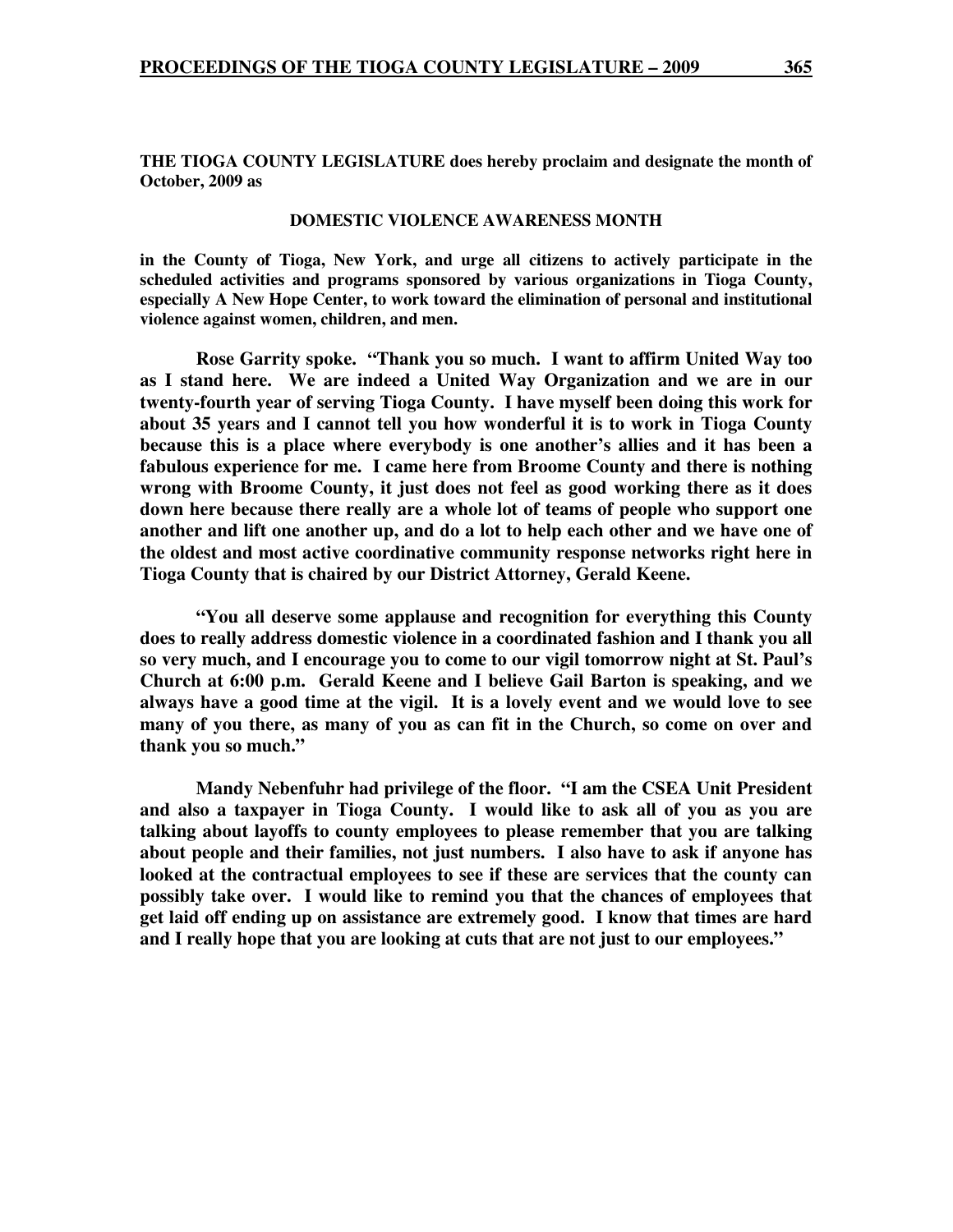**Chris Bonner had privilege of the floor. "Last night I was sitting on my couch and I was doing some reading about the current events that our President has been doing, and low and behold something comes on TV here in Owego. It is one of the rules of economics. The quick blue commercial. It says where you buy your gas the money stays in the area where the gas is produced. When you buy anything it stays in the area. The money circulates four or five times before it diminishes and stays in the area, so that means your area will prosper when you buy in your area.** 

 **"If you go down to Wal-Mart, Red China I call it, your money goes over to Red China. Red China owns us. This country, you and you and you, and you. It owns every one of us. Why, because those 535, you call them representatives, I call them worse than that, have made deals. They are called trades. You people out there, I see them out there, you are worse than Bill Clinton. He sent your jobs overseas. You could buy tires in Owego right up here at Moore's. Hey, Cooper tires, Owego USA. Well I got news for you Cooper tires is moving to Red China. Why, because they cannot compete. They cannot compete because you got those idiots in Washington DC who predominantly are all lawyers, wheeling and dealing, making all kinds of words that most people do not understand and they never read them, and they sign on to these trade deals. These trade deals are sending all your products, your manufacturing is going overseas. If you are looking for the Government to create wealthy, they are not going to create it because they cannot.** 

 **"There is only three ways you can create wealth, agricultural, mining, and manufacturing. If you do not have any of them you do not have nothing. Your children are going to have nothing. Now you are talking about this oil, the gas. Tioga County is swimming in gas and oil, do you know that? So is New York, but you know what they do not want you to get it. Now I am not for give one, give all to these guys and let them do whatever they want, oh no I am not for that. I am for the landowners and I am one myself. Matter of fact I just broke a deal, we broke a deal with Fortuna, me and him. When they come in again boy they are going to get in for something because I am writing the contract. I am not going to let one of these guys write it. This is what is wrong. You got to learn, you got to read, you got to study. Obama is not going to save you buddies, he is not going to save you. You better save yourselves."** 

 **Lola Walker had privilege of the floor. "I do not see it on the agenda, but I understand that the Legislators are looking for a raise in their travel expenses. I am a little concerned about that. That might not be right and I may be wrong, but I am concerned if it is in the wind that you are looking to raise your allowances, number one what do you receive currently? What is it currently designated for, traveling to regular meetings or traveling out of town? How much is the travel allowance going to be? How is it going to be justified when there are cutbacks in various departments, hiring is delayed, unemployment is rampant by other corporations**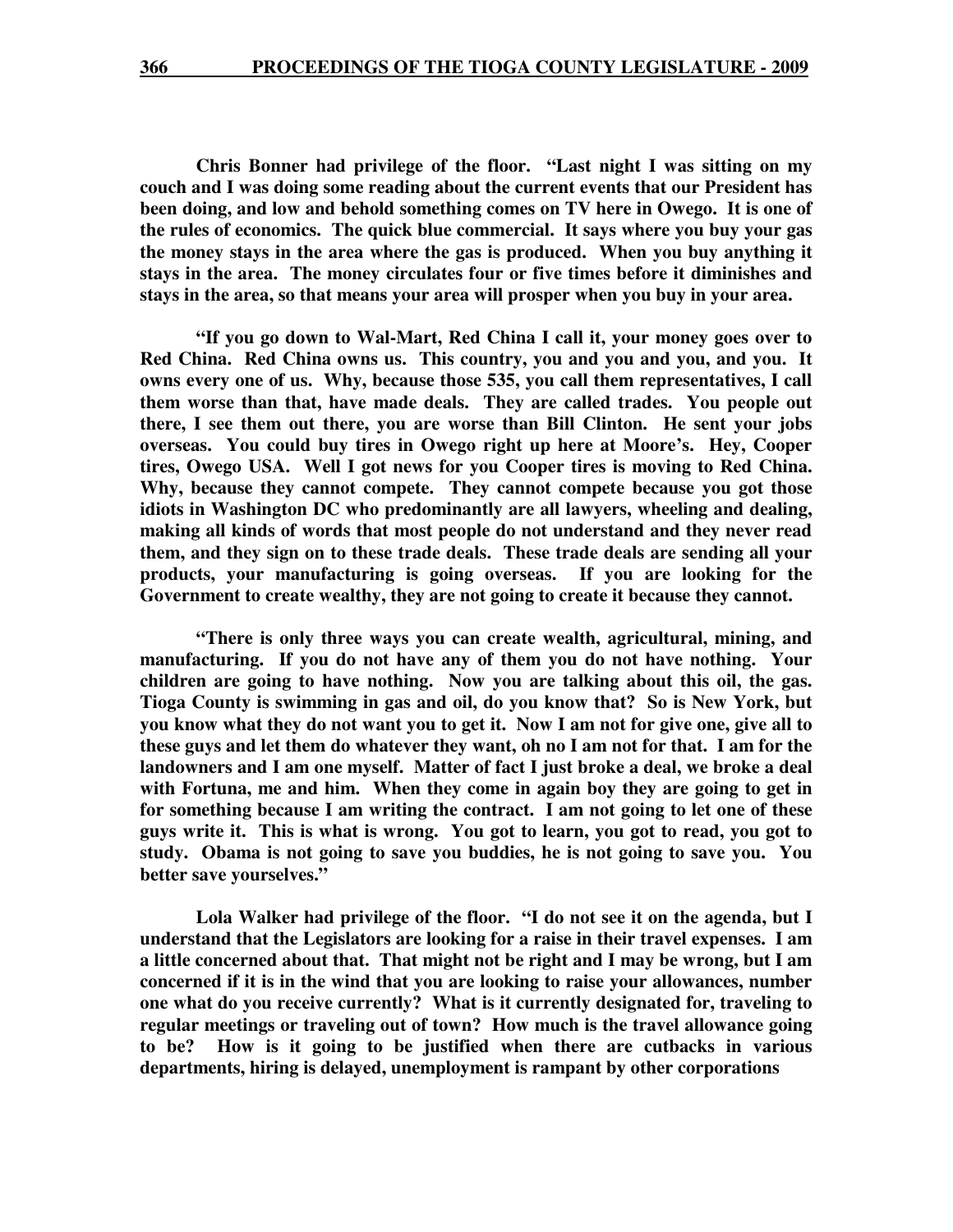**and so on in our County, and taxes continue to go up? I just wanted to bring that to your attention. Thank you."** 

**The list of audited bills was submitted and is summarized as follows:** 

| <b>Code</b> | <b>Description</b>                       | <b>Equipment</b> | <b>Expense</b> |
|-------------|------------------------------------------|------------------|----------------|
| A1010       | <b>Legislative Board</b>                 |                  | 647.76         |
| A1165       | <b>District Attorney</b>                 |                  | 3,290.54       |
| A1170       | <b>Public Defender</b>                   |                  | 2,453.41       |
| A1172       | <b>Assigned Counsel</b>                  |                  | 16,036.70      |
| A1325       | <b>Treasurer</b>                         |                  | 1,269.87       |
| A1345       | <b>Purchasing</b>                        |                  | 173.00         |
| A1355       | <b>Assessments</b>                       |                  | 3,633.36       |
| A1362       | <b>Tax Advertising/Expense</b>           |                  | 15.08          |
| A1410       | <b>County Clerk</b>                      |                  | 747.48         |
| A1411       | <b>Department of Motor Vehicles</b>      |                  | 3,237.87       |
| A1420       | Law                                      |                  | 961.24         |
| A1430       | <b>Personnel</b>                         |                  | 1,009.10       |
| A1450       | <b>Elections</b>                         |                  | 4,353.48       |
| A1490       | <b>Public Works Administration</b>       |                  | 450.00         |
| A1620       | <b>Buildings</b>                         | 101.62           | 60,662.04      |
| A1680       | <b>Information Technology</b>            |                  | 32,039.24      |
| A2490       | <b>Community College Tuition</b>         |                  | 1,793.40       |
| A2960       | <b>Education of Handicapped Children</b> |                  | 169,659.30     |
| A3020       | <b>Public Safety Communication E911</b>  |                  | 4,269.93       |
| A3110       | <b>Sheriff</b>                           | 212.70           | 14,508.52      |
| A3110.41    | <b>Sheriff-Court Attendants</b>          |                  | 1,979.54       |
| A3140       | <b>Probation</b>                         |                  | 53.99          |
| A3146       | <b>Sex Offender Program</b>              |                  | 8,766.67       |
| A3150       | Jail                                     | 155.97           | 49,951.07      |
| A3315       | <b>Special Traffic Programs</b>          |                  | 1,252.19       |
| A3410       | <b>Fire</b>                              | 239.00           | 2,501.36       |
| A3640       | <b>Emergency Mgmt Office</b>             |                  | 653.28         |
| A3641       | <b>Emergency Mgmt Grant Program</b>      | 54.00            |                |
| A4010       | <b>Public Health Nursing</b>             |                  | 40,623.91      |
| A4011       | <b>Public Health Administration</b>      |                  | 13,559.42      |
| A4012       | <b>Public Health Education</b>           |                  | 2,141.14       |
| A4042       | <b>Rabies Control</b>                    |                  | 4,031.48       |
| A4044       | <b>Early Intervention</b>                | 558.00           | 60,449.35      |
| A4053       | <b>Preventive/Primary Health Svcs</b>    |                  | 300.00         |
| A4054       | <b>Preventive Dental Services</b>        |                  | 3,137.76       |
| A4064       | <b>Managed Care-Dental Services</b>      |                  | 15,112.93      |
| A4070       | <b>Disease Control</b>                   |                  | 16,839.59      |
| A4090       | <b>Environmental Health</b>              |                  | 6,488.03       |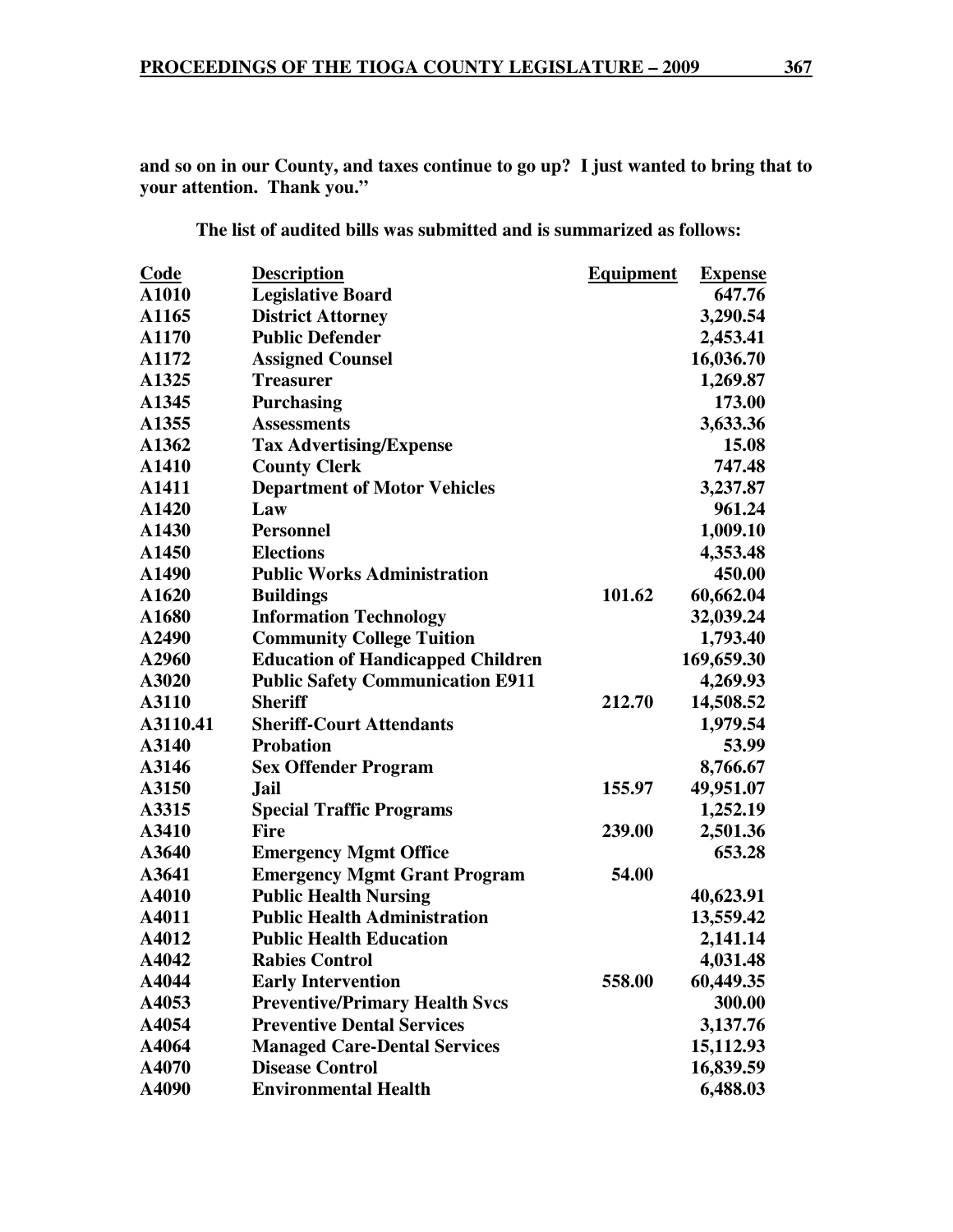| A4210               | <b>Alcohol and Drug Services</b>      | 2,676.24           |
|---------------------|---------------------------------------|--------------------|
| A4211               | <b>Council on Alcoholism</b>          | 9,923.66           |
| A4309               | <b>Mental Hygiene Co Admin</b>        | 6,215.19           |
| A4310               | <b>Mental Health Clinic</b>           | 26,085.85          |
| A4315               | <b>Mental Retardation</b>             | 21,448.00          |
| A4320               | <b>Crisis Intervention Services</b>   | 908.67             |
| A4321               | <b>Intensive Case Management</b>      | 2,650.60           |
| A4333               | <b>Psycho Social Club</b>             | 44,166.25          |
| A6010               | <b>Social Services Administration</b> | 49,051.34          |
| A6422               | <b>Economic Development</b>           | 601.32             |
| A6510               | <b>Veterans' Service</b>              | 1,004.00           |
| A6610               | <b>Sealer Weights and Measures</b>    | 153.70             |
| A7310.41            | <b>Youth Programs, Refundable</b>     | 10,440.00          |
| A8020               | <b>Planning</b>                       | 367.03             |
|                     | <b>SOLID WASTE FUND</b>               | 86,619.52          |
|                     | <b>COUNTY ROAD FUND</b>               | 20,483.43          |
|                     | <b>SPECIAL GRANT FUND</b>             | 3,581.98           |
|                     | <b>CONSOLIDATED HEALTH FUND</b>       | 867,502.20         |
| <b>CAPITAL FUND</b> |                                       | 49,659.27          |
| <b>GRAND TOTAL</b>  |                                       | \$<br>1,753,912.57 |

**Legislator Sauerbrey made a motion to approve the minutes of September 15 and 24, 2009, seconded by Legislator Monell, and carried.** 

**Committee meeting reports are on file in the Legislative Clerk's Office and may be procured there by any interested person.** 

| KEFEKKEV TV.                 | LEGISLATIVE WONNSESSION             |
|------------------------------|-------------------------------------|
| <b>RESOLUTION NO. 263-09</b> | <i><b>MILEAGE REIMBURSEMENT</b></i> |
|                              | <b>RATE CHANGE FOR</b>              |
|                              | <b>TIOGA COUNTY LEGISLATORS</b>     |

**REFERRED TO:** LEGISLATIVE WORKSESSION

 **Adoption moved by Legislator Roberts, Seconded by Legislator Monell.** 

**WHEREAS: Resolution No. 47-09 set the reimbursement rate for mileage at 5 cents below the Federal GSA rate at the beginning of each new year; and** 

**WHEREAS: Due to ongoing budget constraints it has been suggested that the Tioga County Legislators be paid a different rate for mileage reimbursement; therefore be it**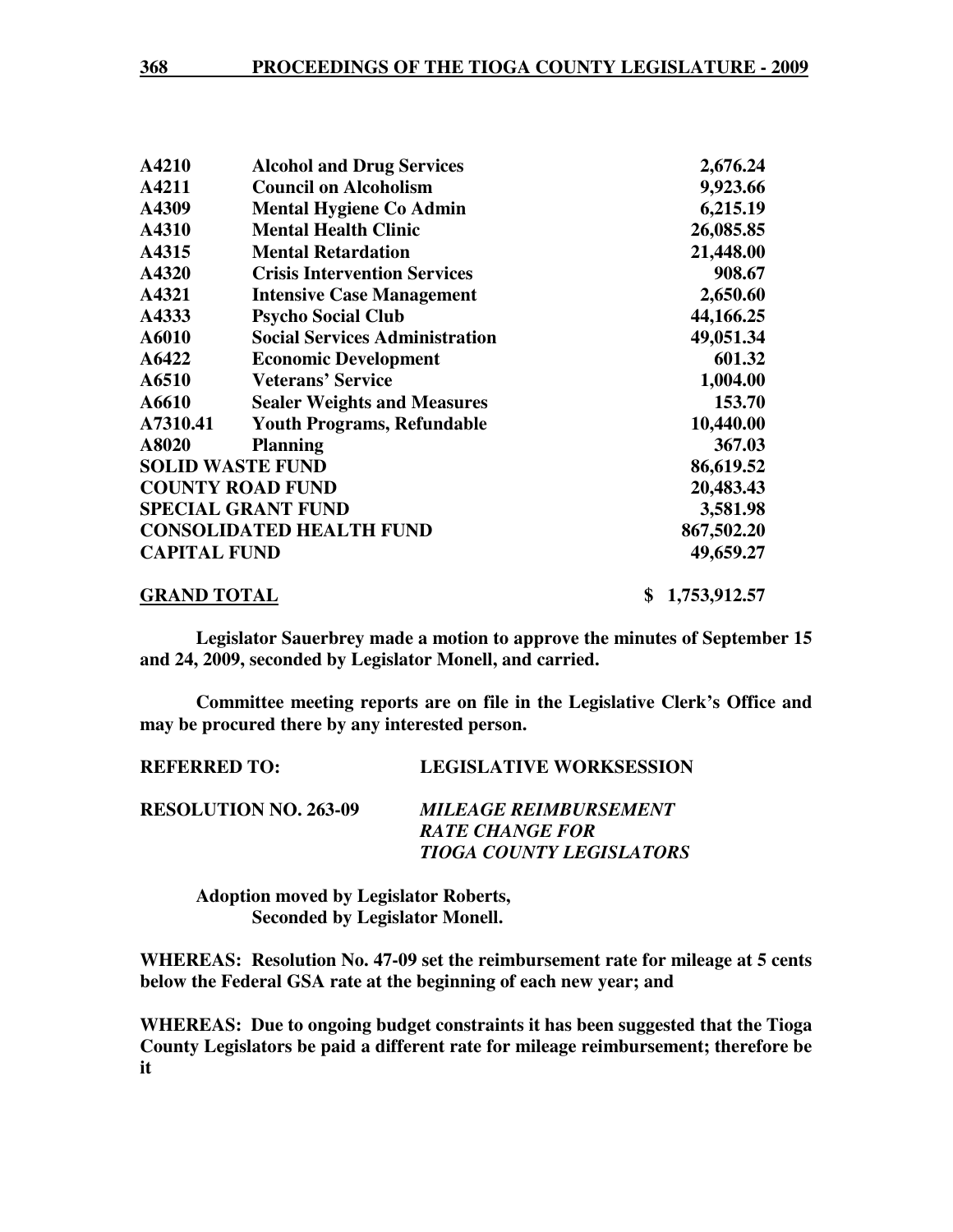**RESOLVED: That the Tioga County Legislators shall be paid 41 cents per mile for mileage reimbursement for the year 2010.** 

> **Roll Call: Ayes 08 Noes 00 Absent 01 CARRIED**

# **REFERRED TO: ADMINISTRATIVE SERVICES COMMITTEE RESOLUTION NO. 264-09** *AUTHORIZE 2010 TAX MAP MAINTENANCE CONTRACT*

 **Adoption moved by Legislator Roberts, seconded by Legislator Monell.** 

**RESOLVED: That the Chair of the Tioga County Legislature is hereby authorized to enter into a Tioga County tax map maintenance contract with MRB Group, for the calendar year 2010 for an annual charge of \$24,000, payable monthly, which contract will provide for straight transfers, transfer splits, filed maps and survey, revision forms, tax map revisions, inquiries, contract revision and fee, all subject to the approval of the County Attorney.** 

> **Roll Call: Ayes 08 Noes 00 Absent 01 CARRIED**

**RESOLUTION NO. 265-09** *AUTHORIZATION TO MAKE APPLICATION FOR SECTION 5311 ARRA CAPITAL PROJECT SOCIAL SERVICES* 

**REFERRED TO: HEALTH & HUMAN SERVICES** 

 **Adoption moved by Legislator Huttleston, Seconded by Legislator Monell.** 

**WHEREAS: The County of Tioga has been approved for a grant of funds by the New York State Department of Transportation, pursuant to Section 5311, Title 49,**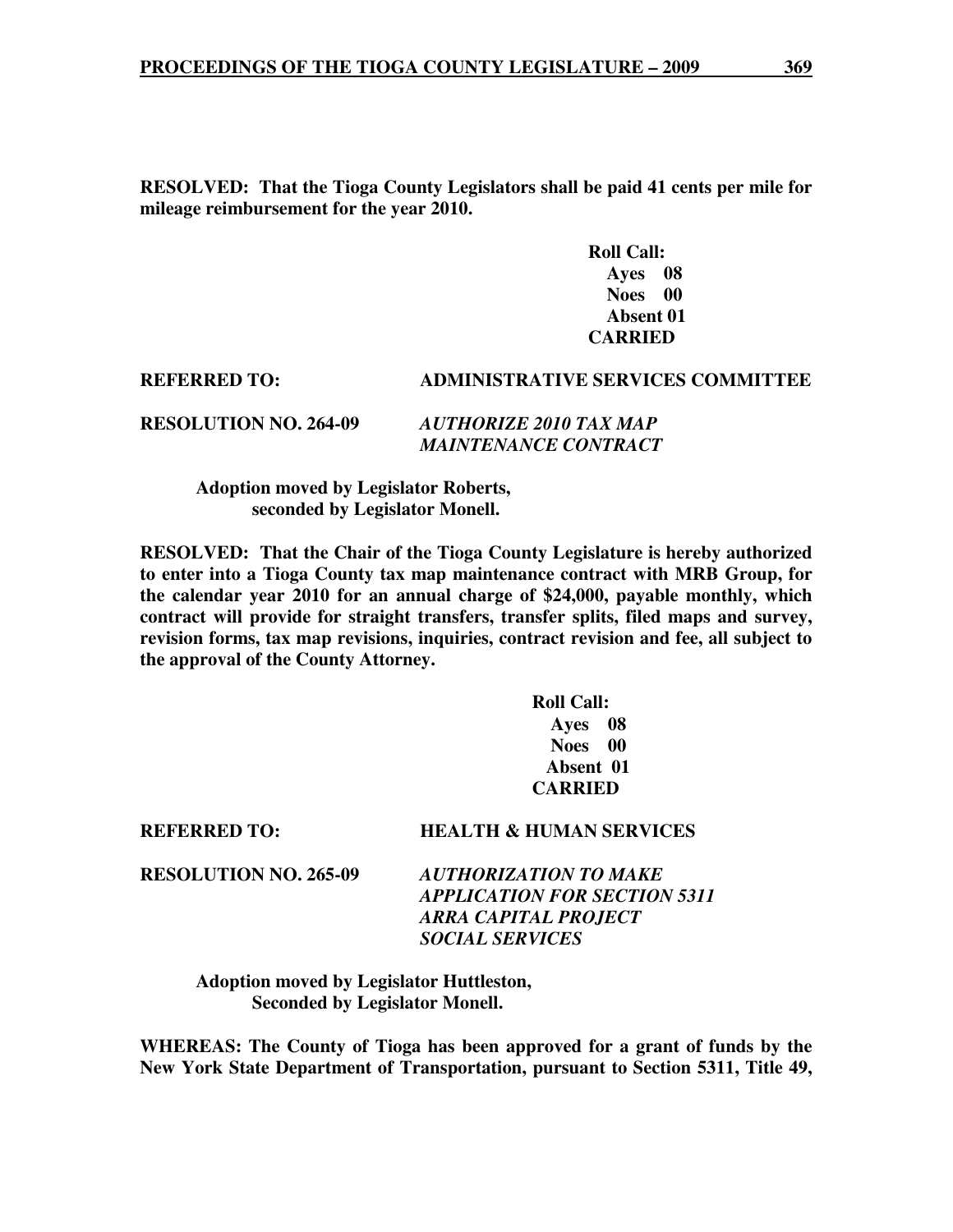### **370 PROCEEDINGS OF THE TIOGA COUNTY LEGISLATURE - 2009**

**United States Code and the American Recovery and Reinvestment Act of 2009 (ARRA) and for the purchase of two commuter buses; and** 

**WHEREAS: The County of Tioga and the State of New York are entering into an Agreement which authorizes the undertaking of the Project and reimbursement to the municipality of 100% of the project cost through ARRA up to \$600,000; therefore be it** 

**RESOLVED: That the Chair of the Legislature is authorized to sign:** 

 **Any and all Agreements between the County of Tioga and the State of New York for the above named Project;** 

 **Any and all Agreements between the County of Tioga and any third party subcontractors necessary to complete the Project;** 

 **Any and all Municipality/Vendor Contracts for the purchase and/or installation of vehicles and/or equipment.** 

> **Roll Call: Ayes 08 Noes 00 Absent 01 CARRIED**

#### **REFERRED TO: FINANCE COMMITTEE**

**RESOLUTION NO. 266-09** *RECOVERY ZONE DESIGNATION* 

 **Adoption moved by Legislator Roberts, Seconded by Legislator McEwen.** 

**WHEREAS: The American Recovery and Reinvestment Act of 2009 ("ARRA") authorizes the County to issue recovery zone economic development bonds in an amount up to \$936,000 pursuant to a sub allocation of the nation volume cap for Recovery Zone Bonds provided by the Federal Treasury Department; and** 

**WHEREAS: Recovery zone economic development bonds are entitled to a direct federal subsidy of 45% of the interest thereon; and**

**WHEREAS: The county is required to designate a recovery zone prior to issuing such bonds; and** 

**WHEREAS: Any such bonds must be for expenditures for property located within the recovery zone or otherwise promote economic activity therein; and**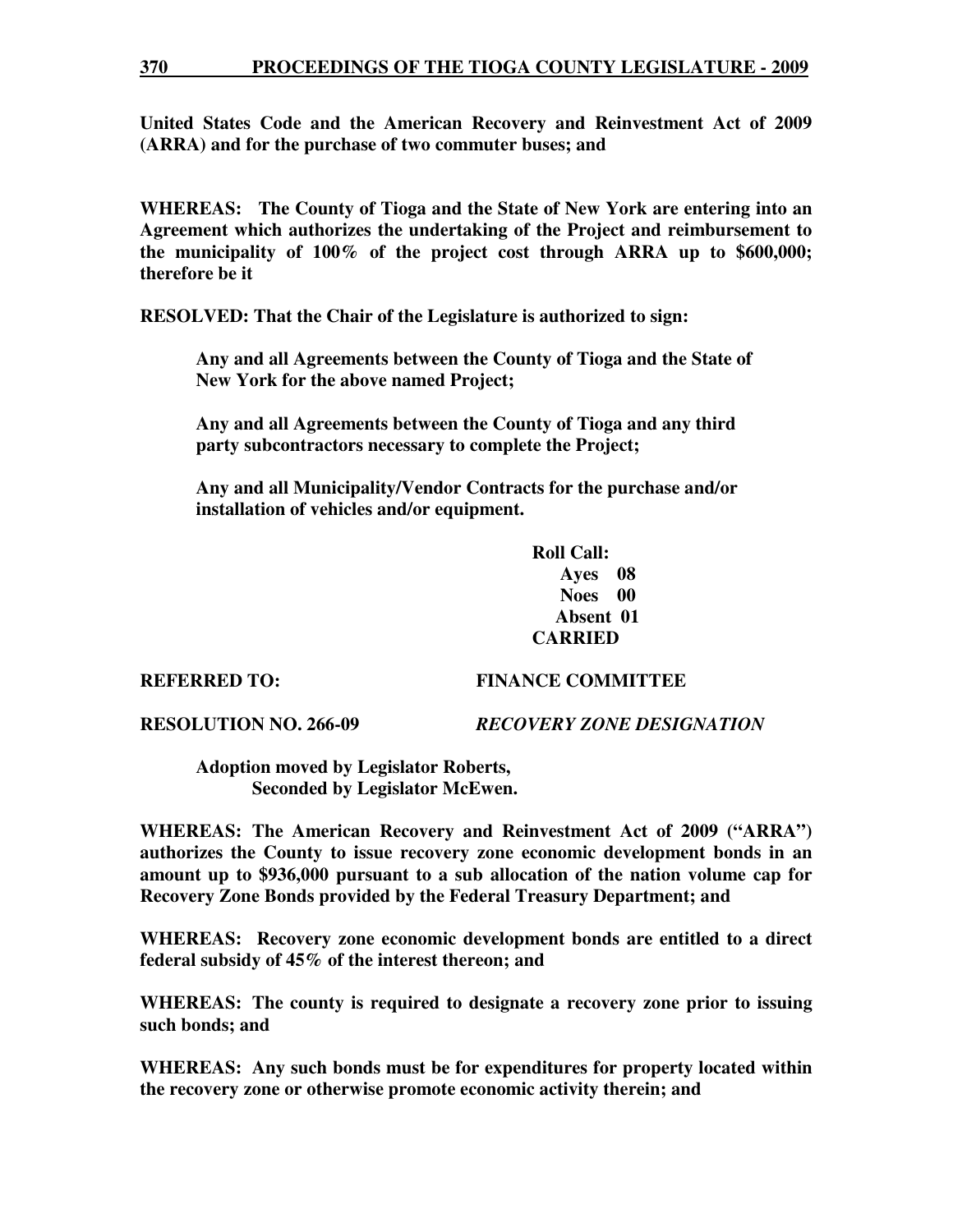**WHEREAS: The term recovery zone is defined to mean (1) any area designated by the County as having significant poverty, unemployment, rate of home foreclosures, or general distress; (2) any area designated by the County as economically distressed by reason of the closure or realignment of a military installation pursuant to the Defense Base Closure and Realignment Act of 1990; (3) any area for which a designation as an empowerment zone or renewal community is in effect as of February 17, 2009; and** 

**WHEREAS: It is now desired to designate the County of Tioga as a recovery zone under ARRA; be it therefore** 

**RESOLVED: By the affirmative vote of the County Legislature of the County of Tioga, New York, as follows:** 

**<u>Section 1</u> The County of Tioga is hereby designated as a recovery zone for purposes of ARRA as a result of significant unemployment, home foreclosure rates and general distress as the current recession has had and continues to have a significant adverse impact on the County as a whole.** 

 **Section 2 This resolution takes effect immediately.** 

 **Roll Call: Ayes 08 Noes 00 Absent 01 CARRIED** 

**REFERRED TO PUBLIC SAFETY COMMITTEE FINANCE COMMITTEE** 

**RESOLUTION NO. 267-09** *APPROVE 2010 STOP DWI PLAN* 

 **Adoption moved by Legislator Sauerbrey, Seconded by Legislator McEwen.** 

**WHEREAS: The New York State Governor's Traffic Safety Committee (GTSC) requires Counties to submit an annual STOP DWI Plan for the use of monies collected under the STOP DWI Program; and**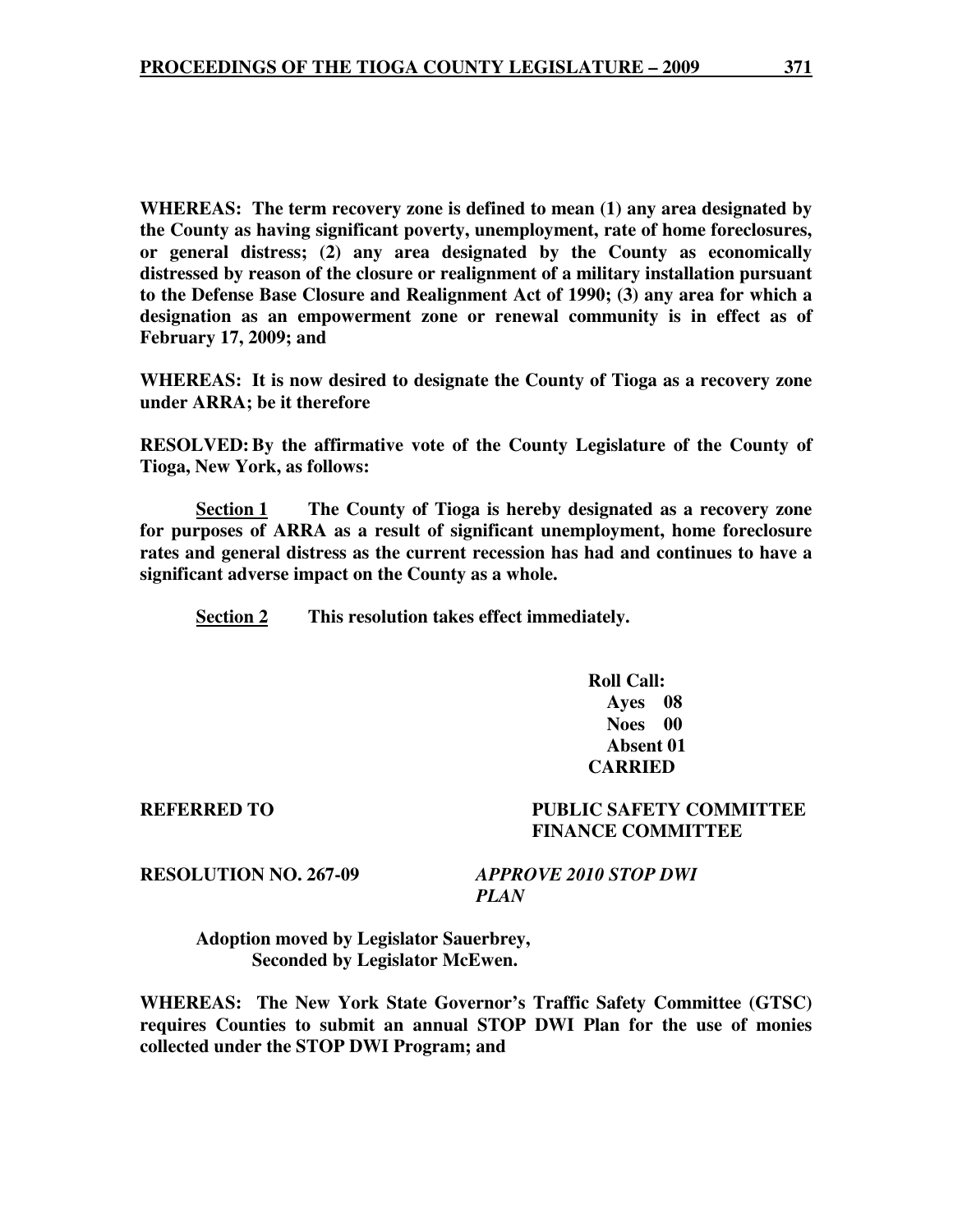### **372 PROCEEDINGS OF THE TIOGA COUNTY LEGISLATURE - 2009**

### **WHEREAS: The STOP DWI Coordinator has submitted a 2010 STOP DWI Plan to the Tioga County Legislature for approval; be it therefore**

**RESOLVED: That the Tioga County Legislature hereby approves the 2010 STOP DWI Plan including the following budgeted appropriations:** 

| <b>Enforcement</b>    | \$56,200 |
|-----------------------|----------|
| <b>Court Related</b>  | \$14,300 |
| <b>Probation</b>      | \$16,200 |
| <b>Rehabilitation</b> | \$14,000 |
| PI&E                  | \$17,000 |
| Administration        | \$5,950  |

 **Roll Call: Ayes 08 Noes 00 Absent 01 CARRIED** 

**REFERRED TO: PUBLIC WORKS COMMITTEE** 

**RESOLUTION NO. 268-09** *TRANSFER/HAULING SERVICES EXTENSION* 

 **Adoption moved by Legislator Roberts, seconded by Legislator Monell.** 

**WHEREAS: Taylor Garbage was awarded Tioga County's curbside recycling contract for a three year period commencing January 1, 2006, said bid being \$2.54 per household (19,300) per month. Bid specifications also included an optional two (2) year extension with the price at the bid amount adjusted by the compounded increase in the Consumer Price Index (CPI) from the previous three (3) years; and** 

**WHEREAS: Taylor Garbage is interested in extending the program for another two (2) years at the adjusted rate according to the CPI; and** 

**WHEREAS: The current compounded CPI from January 1, 2006 through December 31, 2008 increases the amount to \$2.74 per household per month; therefore be it** 

**RESOLVED: That the Tioga County Legislature extend the curbside recycling contract with Taylor Garbage for a two (2) year period at the bid amount adjusted by the compounded increase in the Consumer Price Index (CPI) from the said dates to \$2.74 per household per month, commencing January 1, 2010.**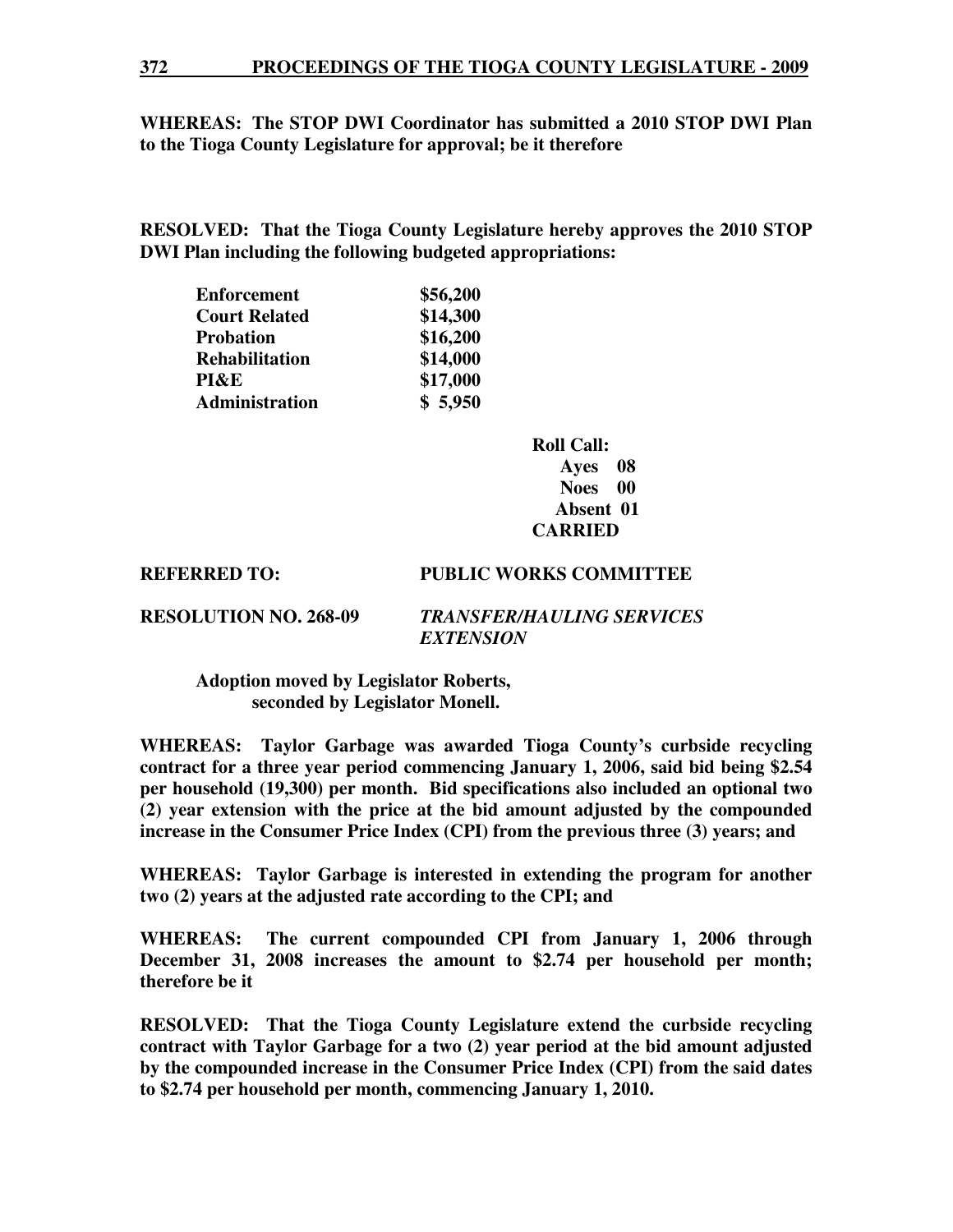**Roll Call: Ayes 08 Noes 00 Absent 01 CARRIED** 

### **REFERRED TO: PUBLIC WORKS**

**RESOLUTION NO. 269-09** *RESCIND RESOLUTION NO. 228-09 AWARD BID FOR INSTALLATION OF STANDBY GENERATOR AT HHS AND AWARD BID TO NELCORP ENDWELL, NY* 

 **Adoption moved by Legislator Roberts, seconded by Legislator Monell.** 

**WHEREAS: July 1, 2009 sealed bids were opened for the installation of the standby generator at the Health & Human Resource Building; and** 

**WHEREAS: The bid was awarded to Blanding Electric on August 11, 2009 by Resolution 228-09; and** 

**WHEREAS: The bid results were as follows:** 

| <b>Blanding Electric</b> |                          |          |
|--------------------------|--------------------------|----------|
| <b>Vestal, NY</b>        |                          | \$59,000 |
| <b>Nelcorp</b>           | Electrical \$47,749      |          |
| <b>Endwell, NY</b>       | <b>Plumbing \$20,982</b> | \$68,731 |
|                          | \$68,731<br><b>Total</b> |          |

**WHEREAS: Blanding Electric did not include the Plumbing in the bid; therefore the low bidder was Nelcorp, Endwell, NY; therefore be it** 

**RESOLVED: That Resolution 228-09 be and hereby is rescinded; and be it further** 

**RESOLVED: That the Tioga County Legislature award the bid to the lowest bidder; Nelcorp, Endwell, NY not to exceed \$68,731 to be paid out of the standby generator account H1620.20 use code 923.**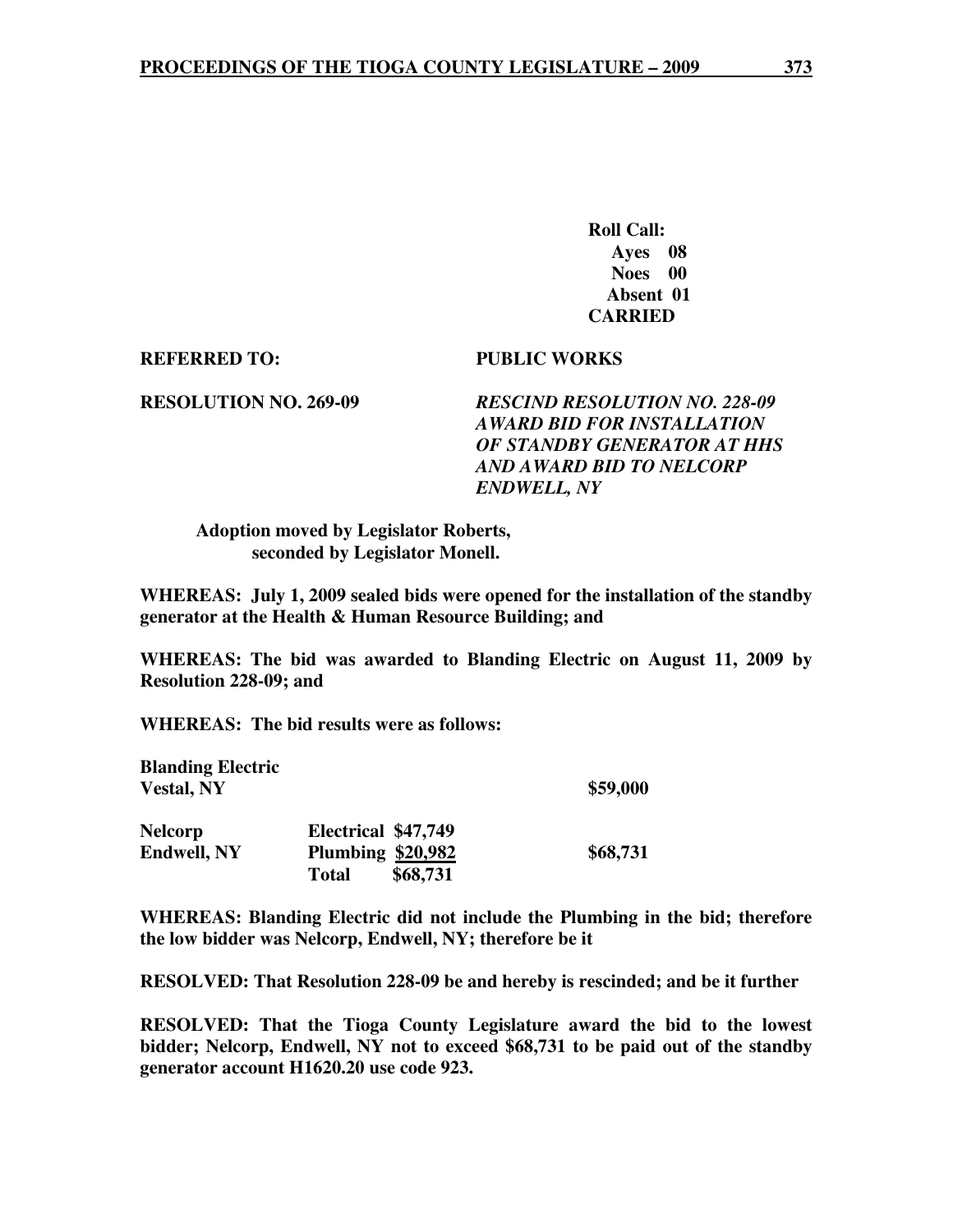**Roll Call: Ayes 08 Noes 00 Absent 01 CARRIED** 

**REFERRED TO: PUBLIC WORKS** 

# **FINANCE**

**RESOLUTION NO. 270-09** *TRANSFER FUNDS* 

 *PUBLIC WORKS* 

## **Adoption moved by Legislator Roberts, seconded by Legislator McEwen.**

**WHEREAS: The Commissioner of Public Works budgeted money for the reconstruction of West Creek Rd account H2009.01 and the project has been completed under the budgeted amount; and** 

**WHEREAS: Last year due to the high prices of oil we were unable to finish Montrose Turnpike account H2008.04; therefore be it**

**RESOLVED: That the Tioga County Legislature authorize the transfer of \$100,000 from West Creek Road Recon Account H2009.01 to Montrose Turnpike Account H2008.04 for completion of Montrose Turnpike.** 

> **Roll Call: Ayes 08 Noes 00 Absent 01 CARRIED**

**REFERRED TO: PUBLIC WORKS** 

 **FINANCE** 

**RESOLUTION NO. 271-09** *TRANSFER FUNDS* 

 *FOR HHS STANDBY GENERATOR* 

 **Adoption moved by Legislator Roberts, seconded by Legislator McEwen.**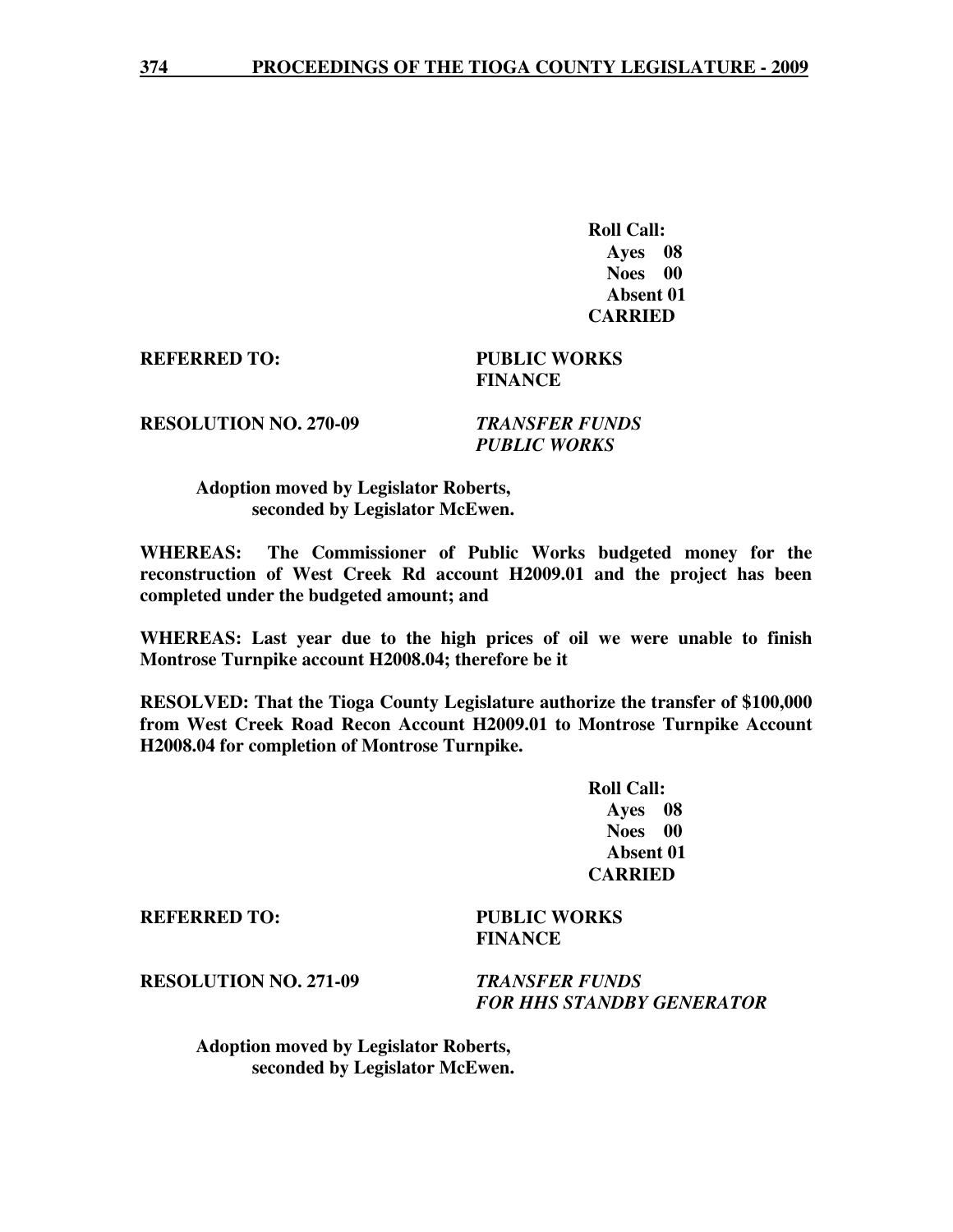**WHEREAS: Sealed bids were open for the HHS Generator Installation on July 1, 2009; and** 

# **WHEREAS: The bid results were as follows:**

**Blanding Electric Vestal, NY \$59,000** 

**Nelcorp Electrical \$47,749 Endwell, NY Plumbing \$20,982 \$68,731 Total \$68,731** 

**And** 

**WHEREAS: The budgeted amount is insufficient for the completion of the project; therefore be it** 

**RESOLVED: That the Tioga County Legislature authorizes the transfer of funds as follows:** 

|     | <b>From: H2007.17</b> | 56 Main St. Addition           | \$5,000 |
|-----|-----------------------|--------------------------------|---------|
| To: |                       | H1620.20-923 Standby Generator | \$5,000 |

 **Roll Call: Ayes 08 Noes 00 Absent 01 CARRIED** 

# **REFERRED TO PUBLIC SAFETY COMMITTEE FINANCE COMMITTEE**

**RESOLUTION NO. 272-09** *APPROPRIATION OF FUNDS FOR-BUREAU OF FIRE 2008 NYS WMD-SHSP GRANT* 

 **Adoption moved by Legislator Sauerbrey, Seconded by Legislator Sullivan.** 

**WHEREAS: The Bureau of Fire has been awarded a NYS Homeland Security SHSP Homeland Security Grant in the amount of \$78,000.00; and**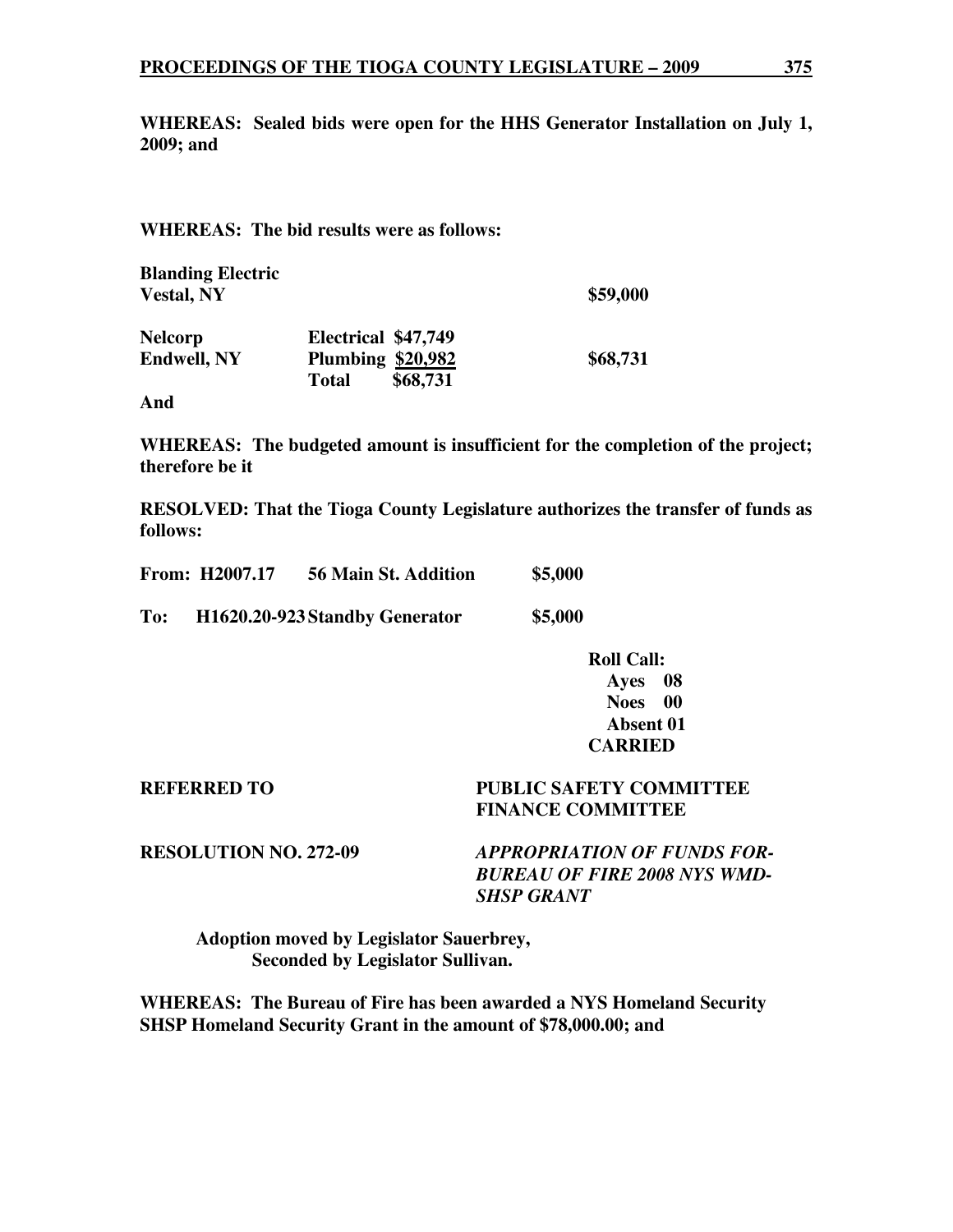#### **376 PROCEEDINGS OF THE TIOGA COUNTY LEGISLATURE - 2009**

**WHEREAS: This funding now needs to be appropriated in the Bureau of Fire Budget to be used on Hazardous Materials Equipment and for updating equipment for the Counties Emergency Services Radio System; be it therefore** 

**RESOLVED: That the Homeland Security SHSP Grant (Project # SH08-1032-E00) be appropriated as follows:** 

| From: State Aid-Fire SH08-1032-E00 | A3306.00     | \$78,000 |
|------------------------------------|--------------|----------|
| <b>To: Fire SH08-1032-E00</b>      | A3990.20-230 | \$78,000 |

 **Roll Call: Ayes 08 Noes 00 Absent 01 CARRIED** 

# **REFERRED TO: HEALTH & HUMAN SERVICES COMMITTEE FINANCE COMMITTEE**

| <b>RESOLUTION NO. 273-09</b> | <b>APPROPRIATION OF FUNDS</b> |
|------------------------------|-------------------------------|
|                              | <b>SOCIAL SERVICES</b>        |

 **Adoption moved by Legislator Huttleston, Seconded by Legislator Sauerbrey.** 

**WHEREAS: Additional funding has been awarded to Tioga County Department of Social Services from the Office of Temporary and Disability Assistance for Community Solutions for Transportation; and** 

**WHEREAS: The plan submitted for expenditure of these funds has been approved; and** 

**WHEREAS: Appropriation of Funds requires Legislative approval; therefore be it** 

**RESOLVED: That funding be appropriated as follows:**

|     | From: A4610.00 Federal Aid: Administration | \$26,900 |
|-----|--------------------------------------------|----------|
| To: | A6010.40.140 Contracting Services          | \$26,900 |

 **Roll Call:**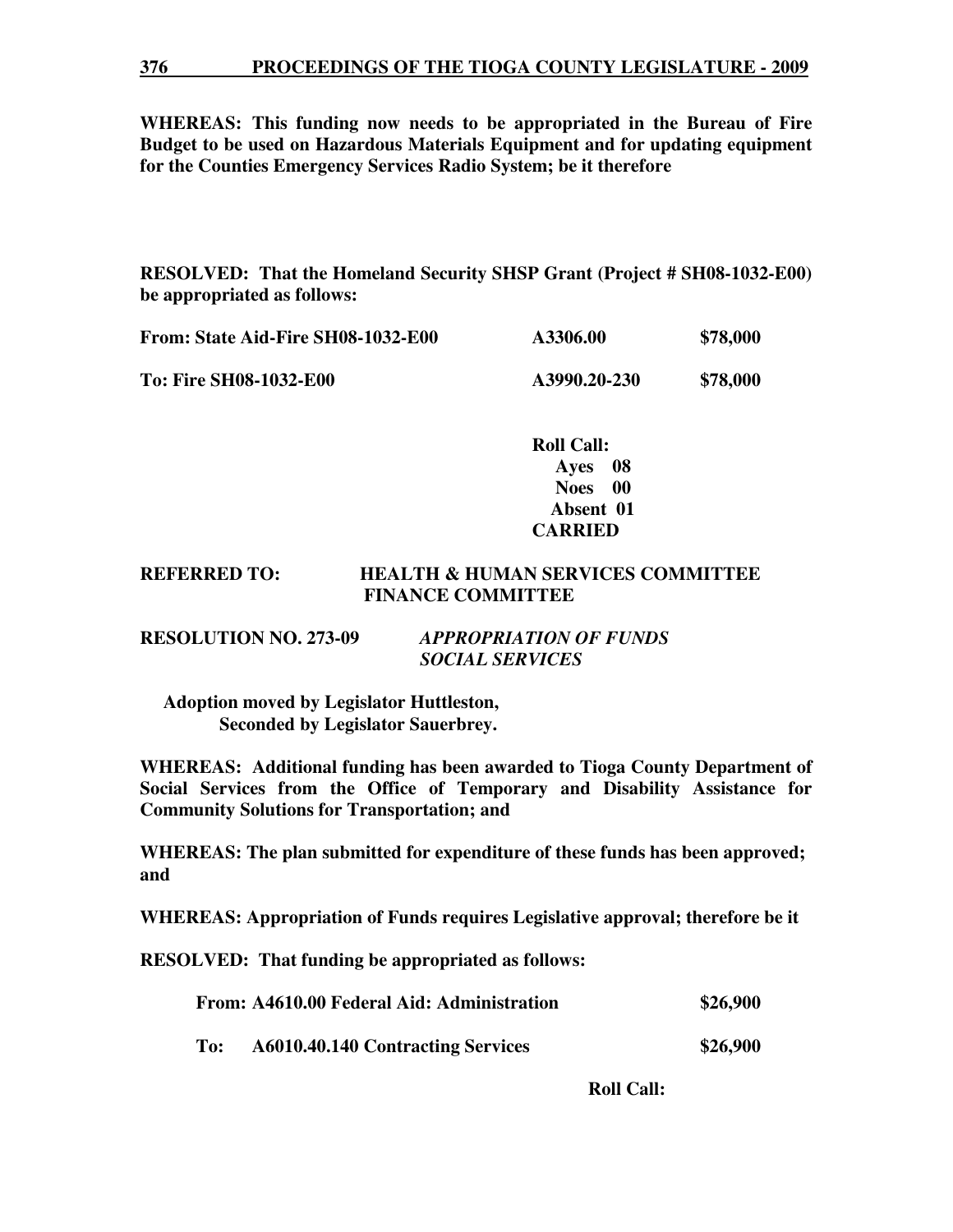**Ayes 08 Noes 00 Absent 01 CARRIED** 

# **REFERRED TO PUBLIC SAFETY COMMITTEE**

**RESOLUTION NO. 274-09** *ALLOW THE COUNTY FIRE COORDINATOR TO ENTER INTO AN EQUIPMENT MEMORANDUM OF AGREEMENT FOR HAZ-MAT TEAM* 

# **Adoption moved by Legislator Monell, Seconded by Legislator Sauerbrey.**

**WHEREAS: The Tioga County Haz-Mat Team is included in the nine County Central New York Hazardous Materials Consortium; and** 

**WHEREAS: Hazardous materials response equipment is extremely expensive and not frequently used by each team member; and** 

**WHEREAS: County members of the Consortium are eligible to apply for highly technical laboratory chemical identification equipment for use by the Grant Submitting Partner and the use of all of the Non-submitting Team Partners through the Memorandum of Agreement between all Consortium members; therefore be it** 

**RESOLVED: That pending approval of the Memorandum of Agreement by the Tioga County Attorney, the Tioga County Fire Coordinator to be able to enter into an agreement for training and use of a Smith's Gas ID granted to the Tompkins County Haz-Mat Team.** 

> **Roll Call: Ayes 08 Noes 00 Absent 01 CARRIED**

# **REFERRED TO: HEALTH & HUMAN SERVICES COMMITTEE**

**RESOLUTION NO. 275-09** *RESOLUTION TO APPOINT HOPE VANSCOY TO THE COMMUNITY SERVICES BOARD*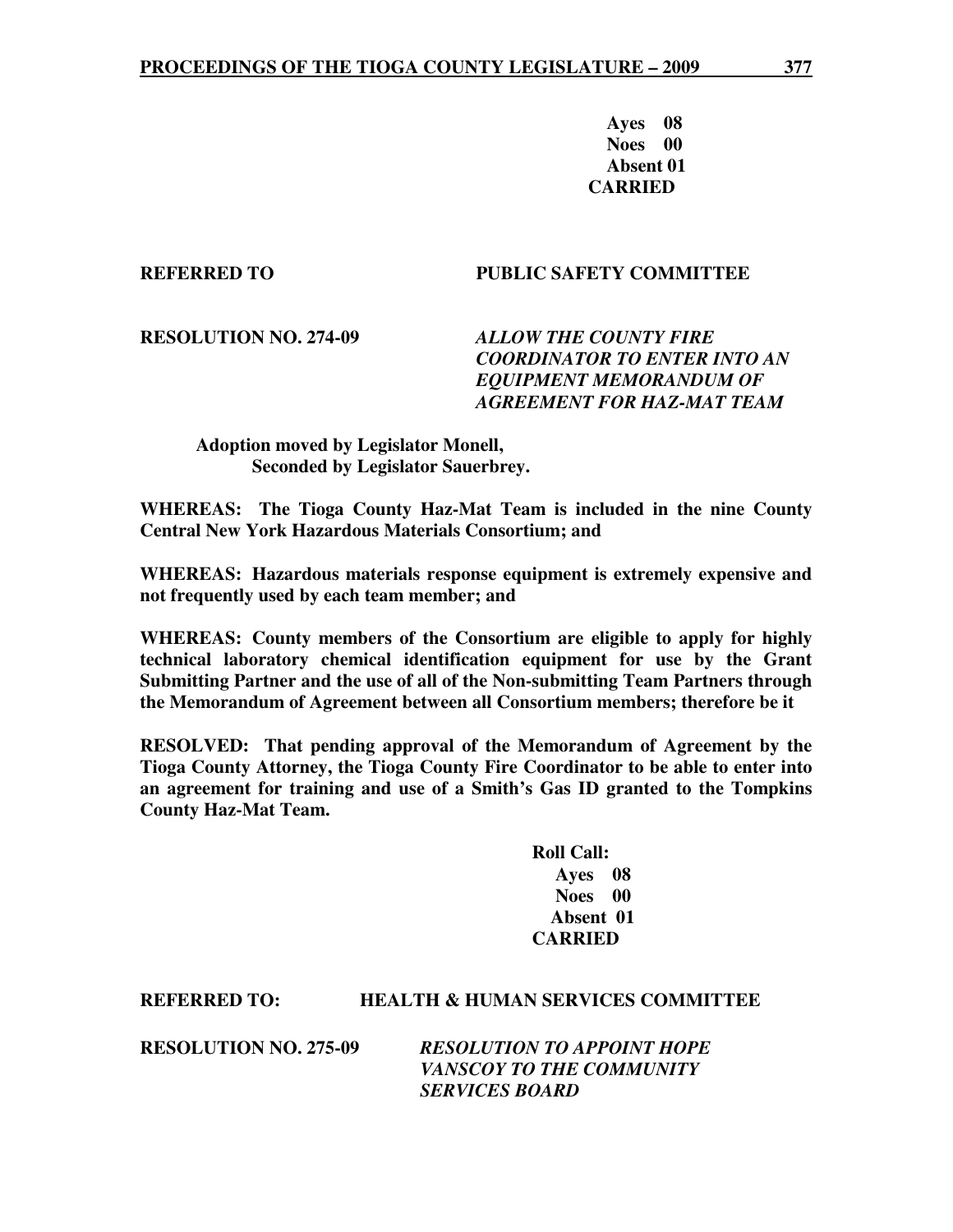# **Adoption moved by Legislator Huttleston, seconded by Legislator Sauerbrey.**

**WHEREAS: The Tioga County Community Services Board has vacant positions available; and** 

**WHEREAS: Hope VanScoy, residing at Candor, NY, has expressed interest in filling a vacant position; and** 

**WHEREAS: The Community Services Board formally nominated Hope VanScoy for a position at its September 2009 meeting, and recommends to the Tioga County Legislature that she be appointed to the Community Services Board; now therefore be it** 

**RESOLVED: That the Tioga County Legislature hereby appoints Hope VanScoy to the Tioga County Community Services Board for the remainder of a vacant term ending March 31, 2013.** 

# **CARRIED**

**REFERRED TO: PUBLIC SAFETY COMMITTEE RESOLUTION NO. 276-09** *AUTHORIZE THE SUBMISSION OF A GRANT APPLICATION EMERGENCY MANAGEMENT OFFICE* 

> **Adoption moved Legislator Sauerbrey, seconded Legislator McEwen.**

**WHEREAS: The Office of State Homeland Security has announced the FY 09 SHSP for Tioga County Emergency Management in the amount of \$86,000; and** 

**WHEREAS: An application for these monies must be received no later than November 30, 2009; and** 

**WHEREAS: County Policy #47 requires that a resolution be approved before any such grant application is submitted; therefore be it** 

**RESOLVED: That the Tioga County Emergency Management Office be authorized to submit the appropriate grant application for the purpose of securing this funding, and authorizes the Chair of the Legislature to sign such application.**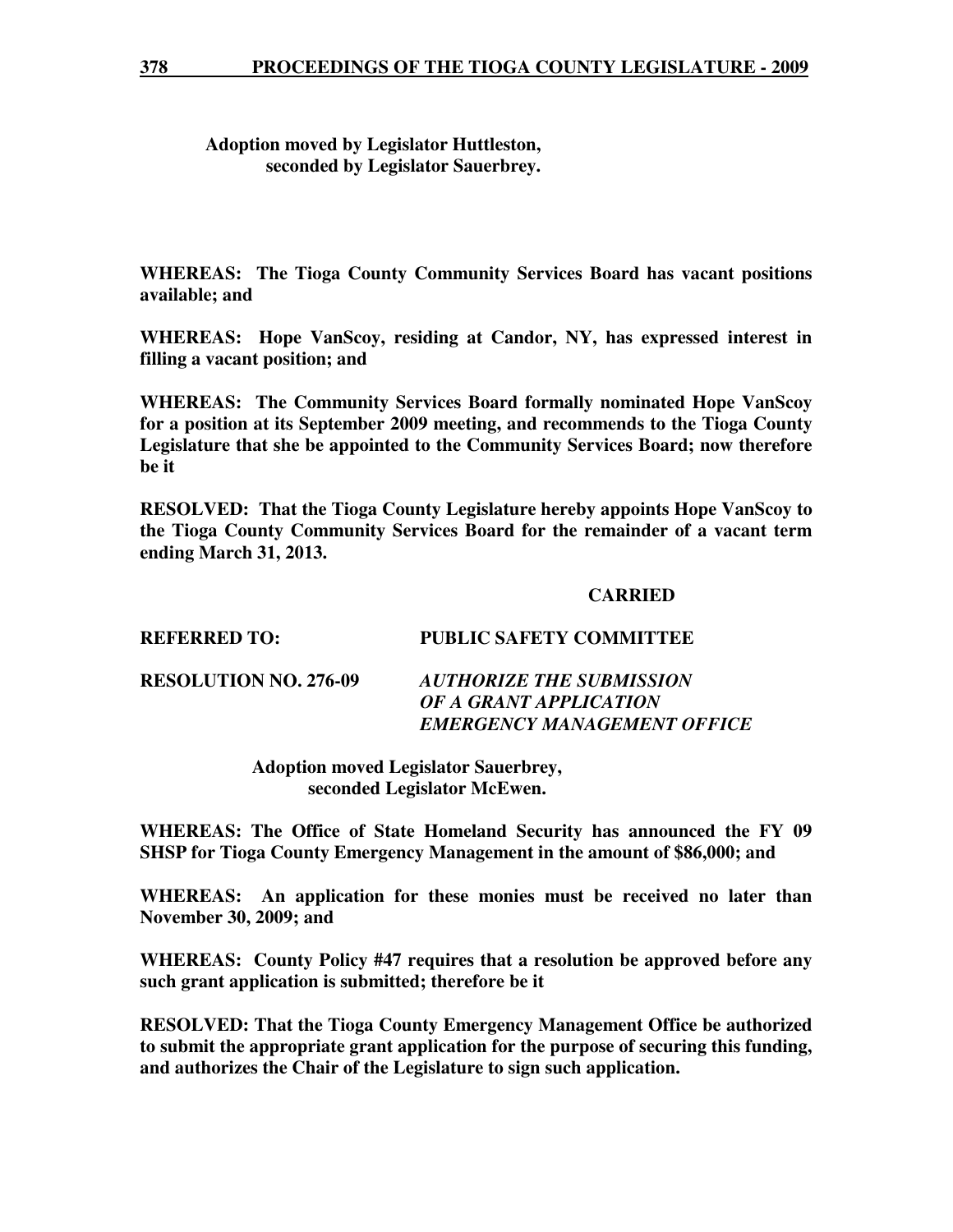**Roll Call: Ayes 08 Noes 00 Absent 01 CARRIED** 

**REFERRED TO: PERSONNEL COMMITTEE** 

**RESOLUTION NO. 277-09** *RENEW CONTRACT WITH EBS-RMSCO, INC. TO ADMINISTER FLEXIBLE SPENDING PROGRAM* 

 **Adoption moved by Legislator Monell, seconded by Legislator Sauerbrey.** 

**WHEREAS: Tioga County currently uses the services of EBS-RMSCO, Inc. to administer Tioga County flexible-spending program for employees; and** 

**WHEREAS: EBS-RMSCO, Inc. has submitted a new contract to continue administering said program and conduct all required compliance testing services; and** 

**WHEREAS: The flex card administrative cost will increase from \$4.35 per participant per month to \$4.45 per participant per month but offers participants a more convenient way to pay for their flexible spending account health care and dependent care expenses thereby having a positive impact on enrollment , and** 

**WHEREAS: The flexible-spending program is a negotiated benefit for all Tioga County union employees; and** 

**WHEREAS: Both employees and the County can save tax dollars on money channeled through this program for out of pocket medical expenses and/or dependent care expenses; therefore be it** 

**RESOLVED: That the Tioga County Legislature authorizes the Personnel Officer to enter into a contract with EBS-RMSCO, Inc., subject to review by the County Attorney, for the services stated above for the period of January 1, 2010 through December 31, 2010; and be it further** 

**RESOLVED: That Tioga County will continue with the flex card for the period of January 1, 2010 through December 31, 2010; and be it further** 

**RESOLVED: That the maximum annual pledge for the medical flexible spending portion will remain at \$4,000 for the period of January 1, 2010 through December 31, 2010.**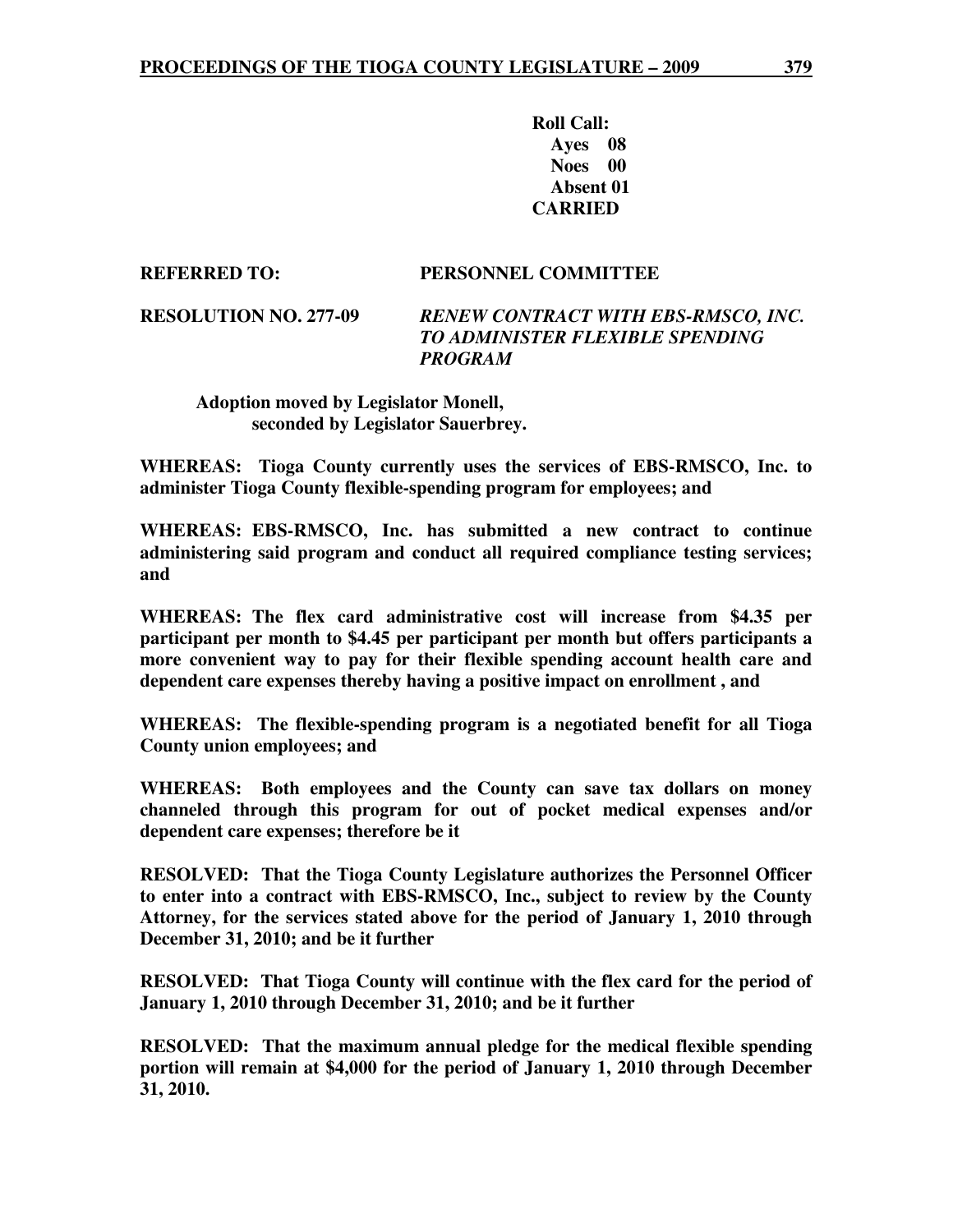**Roll Call: Ayes 08 Noes 00 Absent 01 CARRIED** 

## **REFERRED TO ED&P/JOB TRAINING COMMITTEE PERSONNEL COMMITTEE**

**RESOLUTION NO. 278–09** *CREATE TEMPORARY PART-TIME POSITION EMPLOYMENT AND TRAINING DEPARTMENT* 

 **Adoption moved by Legislator Sauerbrey, Seconded by Legislator Sullivan.** 

**WHEREAS: Legislative approval is required for the creation of any new position within Tioga County; and** 

**WHEREAS: The Tioga Employment Center has received 100% federal stimulus money to assist in providing, to the large layoff population in Tioga Co, job search skills and activities; and** 

**WHEREAS: New York State Dept of Labor has just instituted new requirements on submission of resumes to the state system, requiring additional staff time in creating, processing and submitting resumes, and** 

**WHEREAS: The new state requirements and large layoff population make it necessary to provide services in group sessions; and** 

**WHEREAS: The Employment and Training Center Manager has submitted a new position duties statement to the Personnel Office requesting the creation of an additional part-time Employment and Training Counselor to be filled on a temporary basis; therefore be it** 

**RESOLVED: That the Employment and Training Center Manager be authorized to create and fill a part-time Employment and Training Counselor at a rate of \$16.556 per hour for a temporary duration beginning October 14, 2009 until June 30, 2010; and be it further** 

**RESOLVED: That current eligible list for Employment and Training Counselor will be made available to the Employment and Training Manager for use in filling said position.**